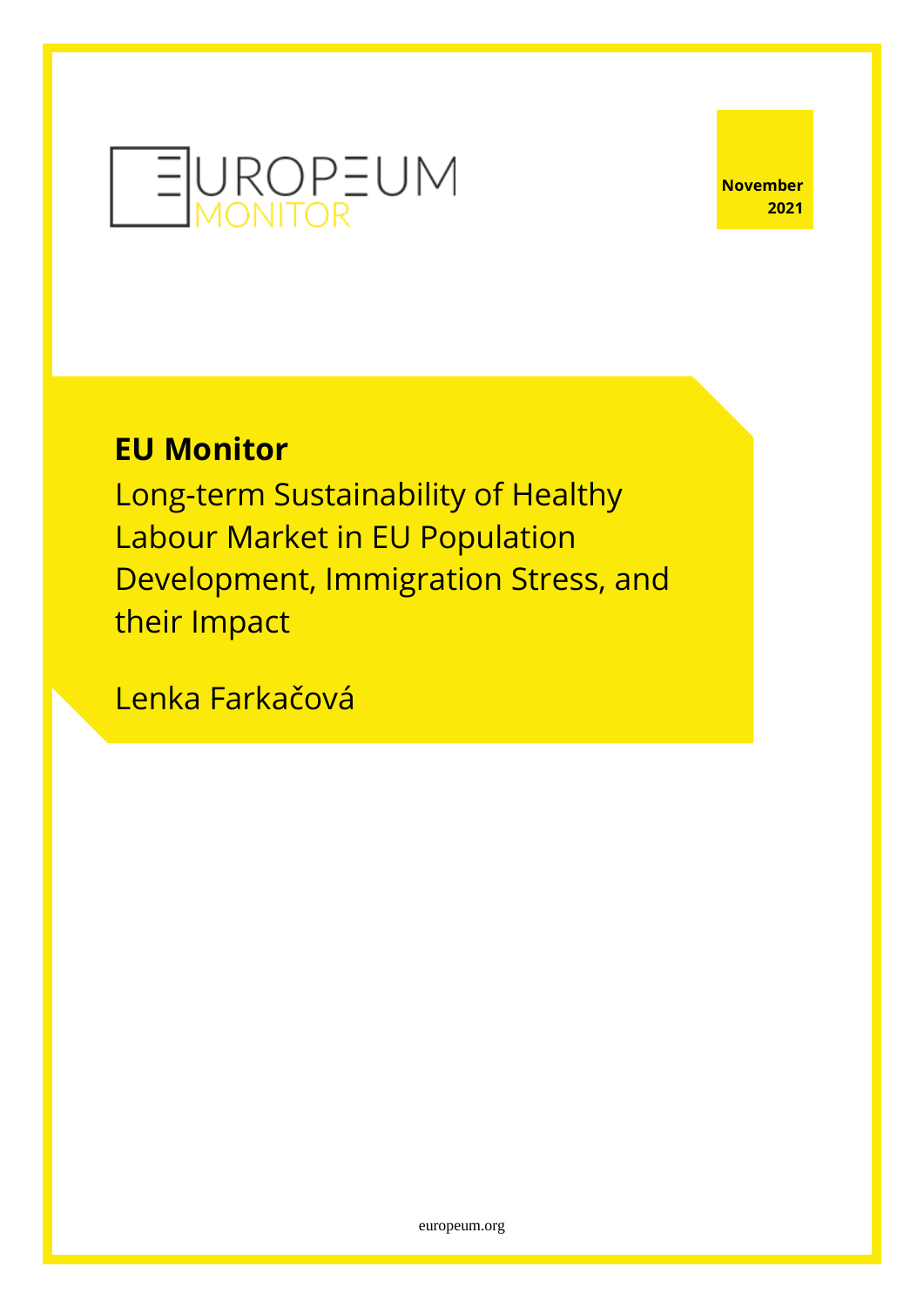## **Contents**

## Abstract

A functioning labour market that ensures fair and equal treatment of the labour force (with no other undesirable factors i.e. such as insufficient working conditions, apparent and targeted involuntary reduction of working hours, etc.) is one of the cornerstones of achieving economic growth based on the growth of innovations. The long-term sustainability of a healthy labour market should therefore be a priority for EU countries.

However, the upcoming workforce crisis (the lack of employees not only in the case of EU countries, i.e. in the Czech Republic, Germany, but also in the USA) causes a tendency to deviate from the ideal state of long-term sustainable labour market. For instance, in labour migration a level playing field and fair remuneration is not always ensured. It is already possible to observe many negative factors that undermine the potential of a long-term sustainable labour market in the EU.

The issue is key not only for employees and employers but also for the individual states, which are forced to address the effects of labour market failures. For instance, in the form of providing social security, reskilling or upskilling for workers from abroad who lose their jobs and become unemployed. Therefore, the aim of the policy paper is not only to point out the current problems in the labour market but above all to define recommendations that would help stabilize the labour market to the satisfaction of all stakeholders (employees, employers, government).

# Keywords

Labour Market, Immigration, Work, Workforce.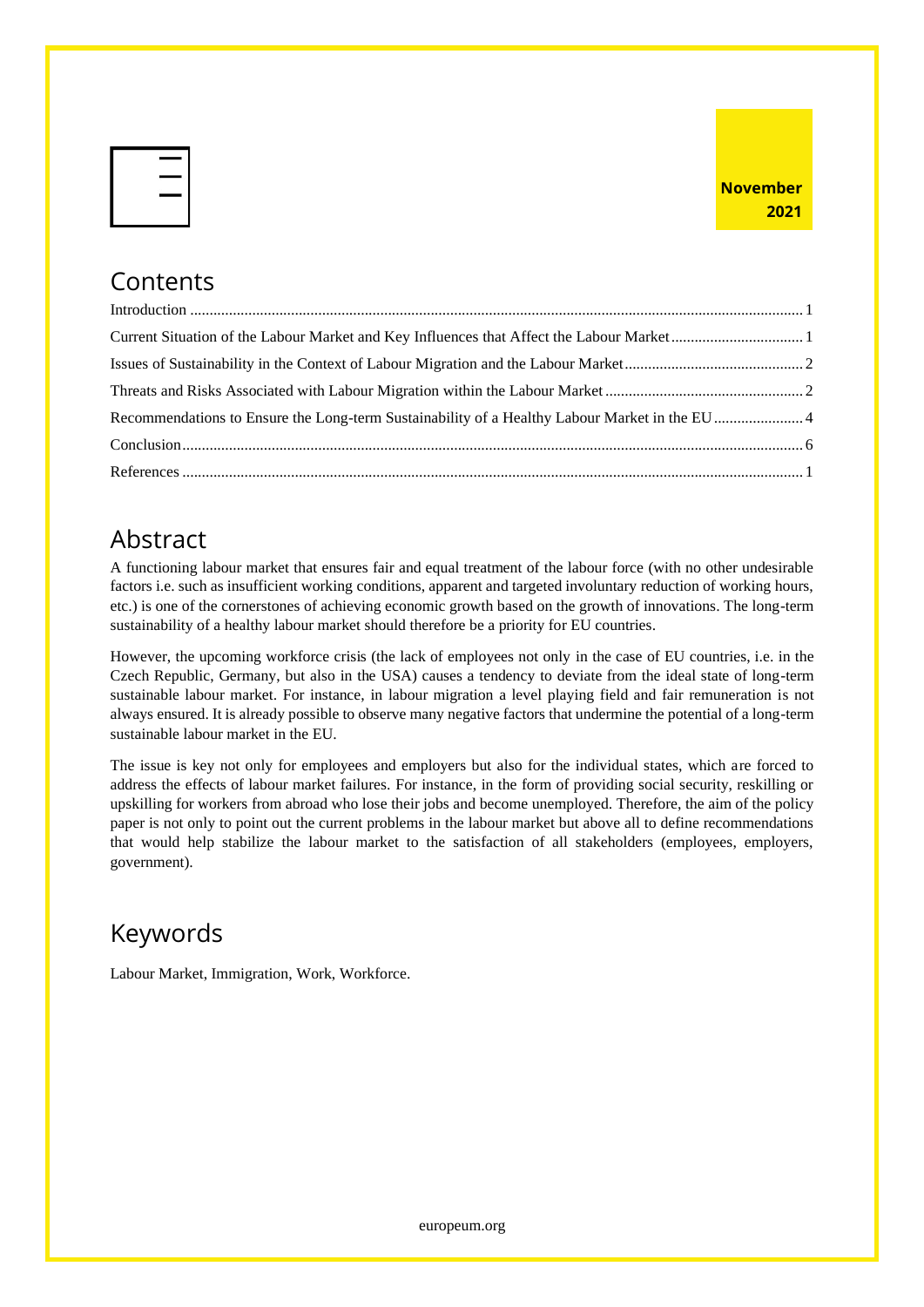

### <span id="page-2-0"></span>Introduction

A healthy labour market is the starting point for a prosperous national economy. The prosperity is given by an effective use of human capital that comes up with innovative solutions. Such state is desirable for intense economic growth and therefore national governments should focus on this topic.

The importance of intensive economic growth is supported and emphasized by many economists, for instance Mihola and Wawrosz (2013): "*The extensive development, based on the increasing units of inputs, must, at a certain point, meet with the limit of scarce resources. It is not also able to increase production without further increasing of inputs what can endanger environment, nature and even life on the Earth.*" As the results of many studies show countries of the EU are striving for intensive economic growth. The development of their GDP over time confirms this effort. At the same time, following the Covid-19 pandemic, it was shown the importance of labour market for economic growth and its long-term sustainability (points out, for example, Giovanni Gallipoli & Christos Makridis, 2020).

Although the current labour markets in individual countries, not only within the European Union, are tackling various problems, the basic need remains the same in all cases:

**A long-term sustainable labour market that provides a level playing field and treatment for all labour market participants, while ensuring the maximum use of human capital (knowledge and skills) to achieve economic prosperity and global competitiveness.**

After all, as stated by the latest findings of the authors Elena Jianu & Ramona Pîrvu & Gheorghe Axinte & Ovidiu Toma & Andrei Valentin Cojocaru & Flavia Murtaza (2021): "*Reducing inequalities for EU citizens and promoting upward convergence is one of the priorities on the agenda of the European Commission and, certainly, inequality will be a very important public policy issue for years to come."*

# <span id="page-2-1"></span>Current Situation of the Labour Market and Key Influences that Affect the Labour Market

One of the fundamental macroeconomic indicators to focus on is unemployment rate. EU countries can thus be divided into two main groups. Most countries of the European Union are characterized by their long-term low unemployment rate, for instance (OECD, 2019):

- The Czech Republic 2.02%,
- Germany 3.15%,
- Poland 3.28%,
- Hungary 3.30%,
- The Netherlands 3.40%,
- others.

For the time being, the unemployment rate is not being significantly affected by the COVID-19 pandemic within the European Union. If we focus on the number of job vacancies and the number of unemployed people, then the core of the problem is already starting to show. For instance, in the Czech Republic, employers offered as many as 358,152 vacancies through labour offices in 7/2021. On the other hand, during the same period, labour offices registered only 272,178 job seekers. What's more, only 252,000 applicants were able to start in a new job immediately (Úřad Práce ČR, 2021). The situation thus shows the beginning of a work force crisis.

Considering current and predicted demographic developments, the population growth of many countries is showing signs of an ageing society. The share of the economically active in the total population is gradually decreasing.

For instance, in the case of the Czech Republic, in 2021 the share of the economically active in the total population is recorded at the level of 64%. According to the current population projections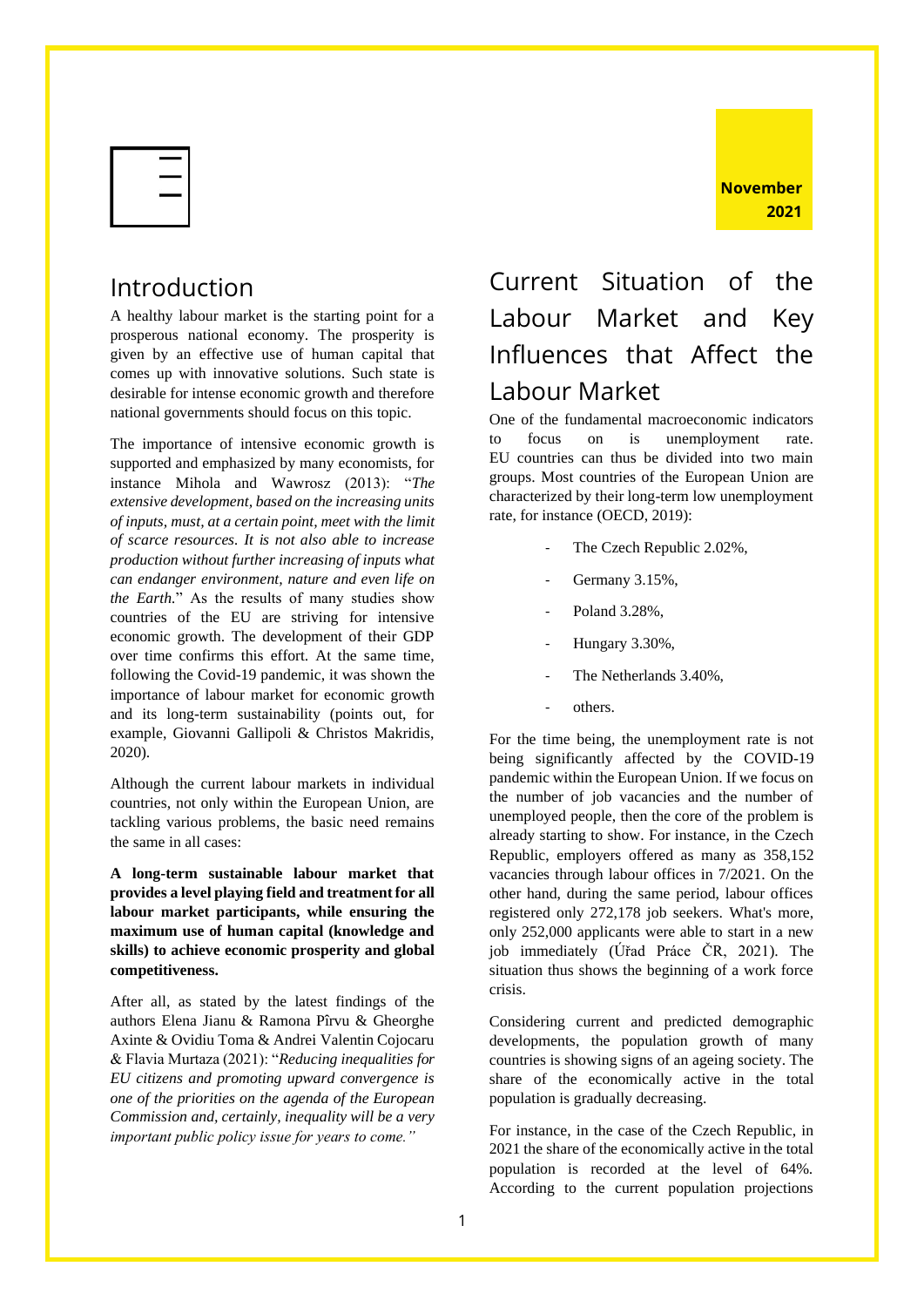

provided by the Czech Statistical Office (CZSO, 2021), only 60.4% of the economically active will be registered in 2041. In 2051 even only an alarming 56.3%. A similarly unfavourable situation is for example in Germany, where already in 2030 will be a shortage of 8 million workers.

The fact that the impending workforce crisis is a reality that states should start addressing urgently is pointed out not only by entrepreneurs themselves but also by economists and other experts on the issue. After all, as Emilsson stated in 2015, the decades of falling birth rates have resulted in slower population growth in Europe than in other regions. By 2017, Europe's most populous country, Germany, ranked just 16th globally. The continent's birth rate is now so low that the total population in many European countries has begun to decline. In 13 of its 28 member countries, more people died than were born in 2017. Mihola, Wawrosz (2013) comes up with a similar statement "All countries under our review *(i.e. Bulgaria, Czech Republic, Estonia, Hungary, Latvia, Lithuania Poland, Romania, Slovenia and Slovakia for the period 1990-2010) faced the fall of labour force, which was, however, usually compensated by increasing of capital inputs.*"

Many companies and states also proceeded to promoting labour migration in response to the shortage of workers in the labour market.

Nowadays in 2021, we are in a period when many foreign workers are employed in individual countries. After all, as stated by the European Union's statistics agency as early as 2016, the population of many regions of the European Union grew primarily due to migration.

# <span id="page-3-0"></span>Issues of Sustainability in the Context of Labour Migration and the Labour Market

Sustainability is a key issue. Before mentioning the threats and risks associated with international labour migration, it is worth noting the Sustainable Development Goals (SDGs). SDGs, also known as

the Global Goals, were adopted by the United Nations in 2015 as a universal call for an action helping to end poverty, protect the planet, and ensure that by 2030 all people enjoy peace and prosperity.

Goal 8. **Promote sustained, inclusive and sustainable economic growth, full and productive employment and decent work for all.**

**In particular, the following points should be noted in the context of this objective:**

**8.5. By 2030, achieve full and productive employment and decent work for all women and men, including for young people and persons with disabilities, and equal pay for work of equal value**.

**8.8 Protect labour rights and promote safe and secure working environments for all workers, including migrant workers, in particular women migrants, and those in precarious employment.**

The long-term sustainability of the labour market is key. We can observe it especially in times when the labour market is not working efficiently. Such situations put national economies under pressure. A dysfunctional labour market can, in the long run, lead to a decline in economic performance, increased costs on the part of the state (especially in the form of transfer payments), as well as social and psychological difficulties. This is certainly undesirable.

Moreover, as the authors' Sirovátka and Šimíková findings from 2013 indicate: "*In case of the Czech labour market it turns out that long-term labour market problems are more significant than cyclical fluctuations in the economy.*"

# <span id="page-3-1"></span>Threats and Risks Associated with Labour Migration within the Labour Market

Labour migration does not only cause positive effects in the form of saturation of labour demand. It also causes plenty of complex situations, both at a workplace and in the labour market itself. Therefore,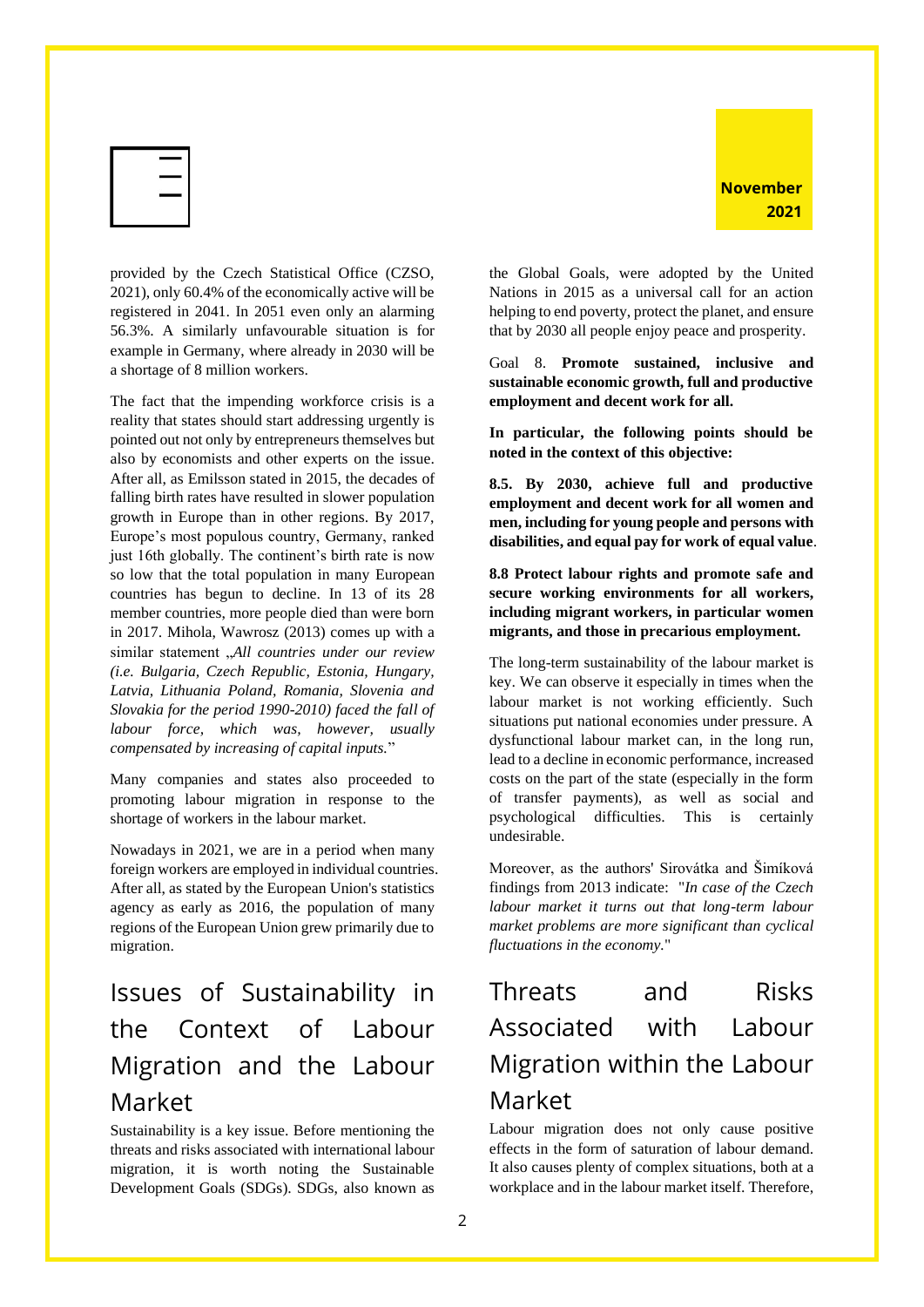



the threats or risks associated with labour migration are listed below.

#### **Internal Company Environment and Approach to Employees:**

- Equal treatment of employees is not often ensured. We can find the differences in wages, working conditions or other aspects of employment relations. Although many employers declare equal approach to all employees, often beyond the legal framework, the reality is different. For instance, as is confirmed by the latest findings of the State Labor Inspection Office in the Czech Republic (2020) employers may see the employment of foreign employees (from countries such as Ukraine) as an opportunity to strengthen their economic interests. Especially in terms of low labour costs and minimizing the cost of creating and maintaining working conditions by employers.
- Foreign employees (from low-income countries) are usually willing to work for a lower wage than Czech or EU citizens, and it can be said that both these employees and employers understand this situation.

The situation can be partially illustrated by the amount of employees' wages according to their nationality, see Table 1. Unfortunately, there are currently no representative data available for the Czech economy on the comparison of income of domestic and foreign workers according to their expertise or job position.

Table 1. Remuneration for Work According to the Nationality of the Employee, 2021

| Citizenship of                                         | <b>Gross Monthly Salary</b> |                         |  |
|--------------------------------------------------------|-----------------------------|-------------------------|--|
| Employees in<br><b>Czech</b><br>the<br><b>Republic</b> | Median                      | Year-on-<br>year Change |  |
|                                                        | CZK/Month                   | $\frac{0}{0}$           |  |
| CZ                                                     | 31 619                      | 104,8                   |  |
| UA                                                     | 25 7 5 2                    | 102,0                   |  |
| PL                                                     | 32 133                      | 111,3                   |  |
| BG <sub>f</sub>                                        | 28 134                      | 104,1                   |  |
| <b>RO</b>                                              | 31 197<br>TODII AOS         | 100,4                   |  |

Source: ISPV, 2020

**Impact on The Labour Market**:

- According to the basic economic theory, the shortage of workers in the labour market should lead to an increase in the wage level. In practice, however, we see that many job positions (i.e. especially job positions that require a low level of education) are rewarded by very low remuneration for work. In some cases, employers see workers from abroad as a cheap labour force. Employers then lose the motivation to increase wages and prefer to use the work of foreign workers who are willing to work for a given wage. However, this situation can lead to wage rigidity as well as problems within a fair basic wage differentiation.
- If employers use the work of foreign workers as a cheap labour force, then at the same time the need for innovation and automation is minimized, which harms GDP growth.

#### **Wider Societal Challenges - the State and its Role**:

In a broader context, it is worth noting that foreign employees need a degree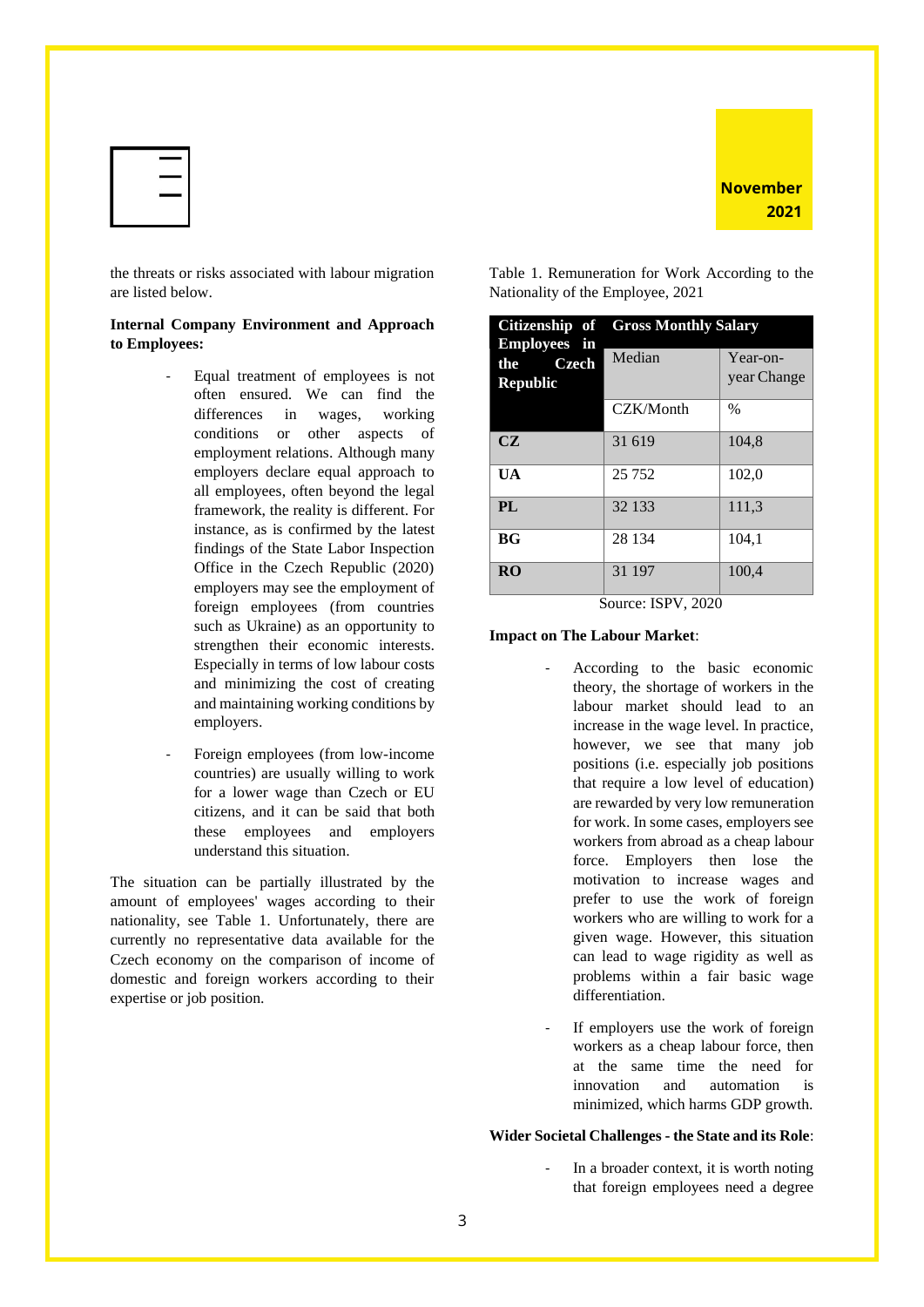

of security from the state in case of job loss. The state must therefore be prepared to address the issue of possible loss of employment of a foreign worker. In case of job loss, there is an increase in costs for the state. At the same time, foreign workers can come with their families and loved ones. This is a broader societal challenge in which the role of the state should not be neglected.

<span id="page-5-0"></span>Recommendations to Ensure the Long-term Sustainability of a Healthy Labour Market in the EU **Education, Needs prediction and Lifelong Learning**

As the investigation of Schebelle et al. from 2020 shown, the main motivation of employers for being interested in recruiting and employing Ukrainian workers was the lack of professionally qualified domestic workers who would have a (stable) interest in working in the offered job positions.

It, therefore, seems most beneficial to focus on the issue of **mismatch between labour market needs and the supply of education**. Effective prediction of future labour market needs and their successful implementation in formal education can lead to at least partial market stabilization.

However, it is not just about educating the part of the population that is not yet economically active. The need for education, more precisely retraining within the active employment policy, is a crucial factor in ensuring the long-term ability of an individual to stay in the labour market.

In the case of the arrival of employees from abroad, employers should support not only the increasing local language competencies of foreign workers, including professional terminology. Further education can be provided by other stakeholders, including the non-profit sector.

#### **Adapting Social and Health Insurance Payments to the Employee's Life Cycle (Voluntary Extension of the Retirement Age)**

Given the demographic development of society, it seems beneficial to support the voluntary extension of the retirement age. If workers stay in the labour market longer, it will be beneficial not only for employers but also for the state itself (additional tax revenues). Many countries (for example the Czech Republic) do not actively use tax nor non-tax instruments to support the retention of workers in retirement age in the labour market.

An example of this can be found in the approach of the Netherlands, where the employer no longer must pay individual contributions for any such employees (the Government of the Netherlands, 2021), specifically:

- the Unemployment Insurance Act (WW);
- the Sickness Benefits Act;
- the Disability Insurance Act (WAO);
- the Work and Income according to Labour Capacity Act (WIA);
- the General Old Age Pensions Act (AOW).

As such, the individual is no longer insured against unemployment or incapacity to work. Of course, they will continue to collect their old age pension if their employment relations are terminated, which means that benefits during any incapacity to work no longer make sense. On the other hand, the individual is still entitled to a sickness benefit, even if the insurance contribution is no longer paid. Precisely this approach seems to be a suitable motivator for individual companies, and it can also be recommended that the payment of sickness insurance should be preserved under Czech conditions. The importance of the collection of sickness insurance payments is becoming more and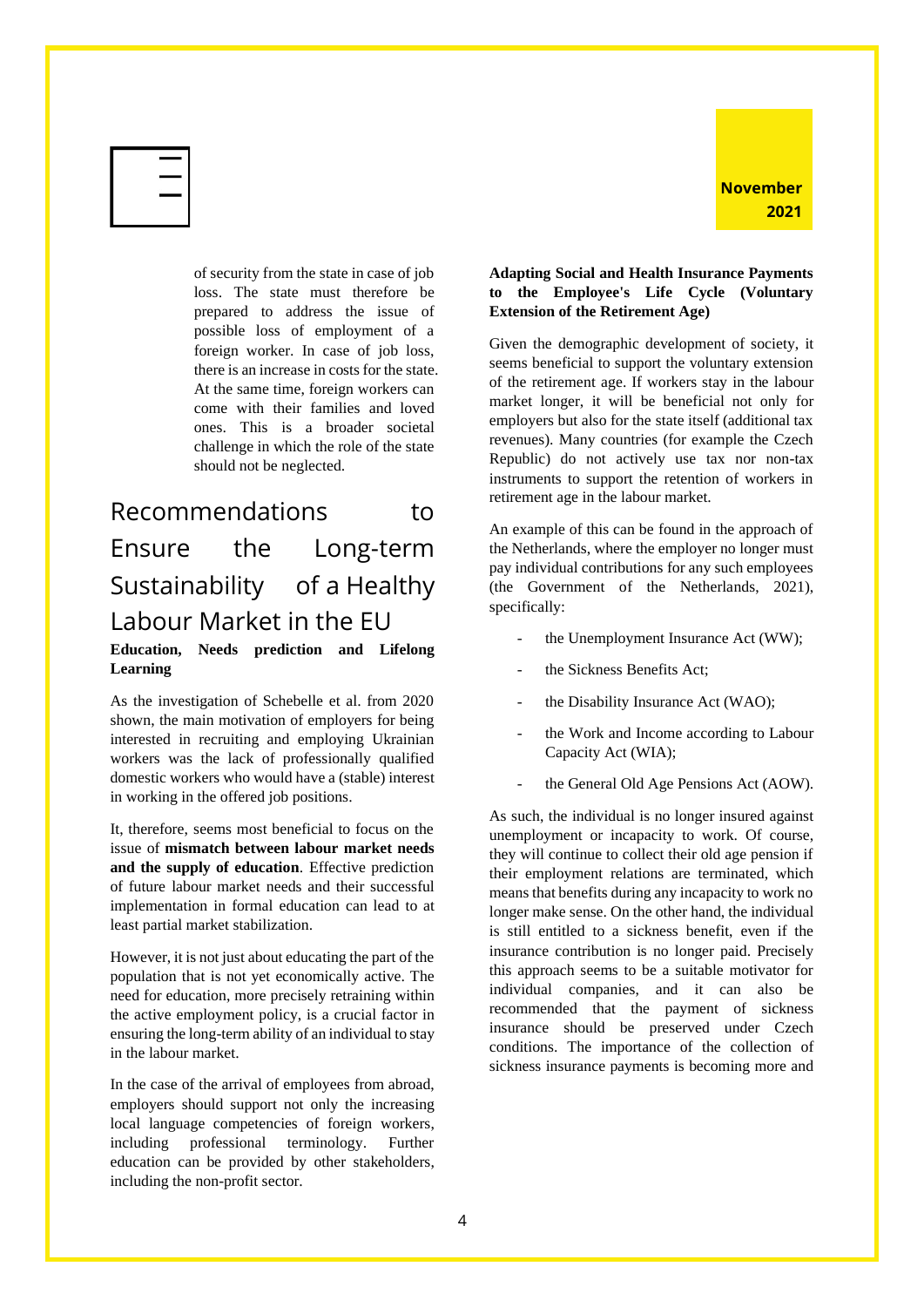

more crucial, partly due to rising health care  $costs<sup>1</sup>$ , caused, among other things, by the Covid-19 pandemic.

Another example can be found in Italy, where the government is endeavouring to motivate employers to employ older workers over the age of 50. The Italian government sees the group of unemployed people over the age of 50 as one of the most vulnerable groups according to Law. no. 92/2012 (the Monti-Fornero Reform). In compliance with Article 4, paragraphs 8 to 11, tax relief applies to companies that hire/employ workers over the age of fifty who have been unemployed for more than twelve months. Even though these bonuses are subject to many limitations, these tools can still be considered to constitute a positive step on the part of the government aimed at motivating the extension of the period of active inclusion in the labour market.

#### **Cooperation of the State with Employers and Ensuring Fair Remuneration**

Despite specific and easily accessible legislation concerning fair remuneration, the amount of remuneration for the work of not only employees from abroad, but also domestic ones, is often incorrectly determined.

However, the violation of the principle of "equal pay for equal work" may not always be intended by employers. It would therefore be appropriate for the state to provide employers with transparent rules (possibly also methodologies, case studies or consultations) focused on the nature of the problem and how to set up a fair remuneration system. The United Kingdom (UK) has already attempted a similar act. The UK government, between years 2013 – 2015, extensively published many recommendations and guidelines on how to do job evaluations. Job evaluations is the starting point for determining fair remuneration. Most of these documents are freely available on the official government's website.

In some cases, non-compliance with the principle of equal pay and access is not a mistake caused by ignorance, but an intention. It would thus be appropriate for the state to support the societal pressure on the need to comply with the law and equal access to employees.

Finally, the role of institutions and the non-profit sector, which acts as an intermediary between foreign employees and employers, is important. It is non-profit organizations and state institutions that can provide a helping hand to foreign workers in solving legislative and other problems and issues. For example, the areas of the description and implementation of principles of fair remuneration are difficult to understand even for domestic workers, let alone for foreign workers. Foreign workers who come to work abroad are at a disadvantage compared to domestic workers, not only because of possible language or cultural barriers but also because of the limited social capital in the country where foreign workers come.

#### **Connection and Context of the Social System**

To ensure enough people in the labour market, it is necessary to put into context the economic advantage of performing work compared to social benefits obtained during unemployment. According to Beran (2020), for example, in the case of the Czech Republic there existed a conflict between social benefits and remuneration for work in the period between 2001 and 2019.

Especially situations where individuals do not economically pay off to actively participate in the labour market (because their income from social benefits is higher) minimize their willingness to participate in the labour market. It is thus up to individual states to critically evaluate possible side/unintended effects of the social system<sup>2</sup>.

<sup>&</sup>lt;sup>1</sup> In the Czech Republic during the years 2020 and 2021, costs grew by 15.6 % year on year and then even by 25.6 %. (SP CR, 2021)

<sup>&</sup>lt;sup>2</sup> The aim of this policy paper is not to evaluate the current setting of the social system. Nor is the aim of contributing to raising the

question of whether the state should seek to increase minimum wage levels or, conversely, reduce social benefits. However, it is essential to predict/evaluate the consequences of the application of selected social policy instruments on the labour market.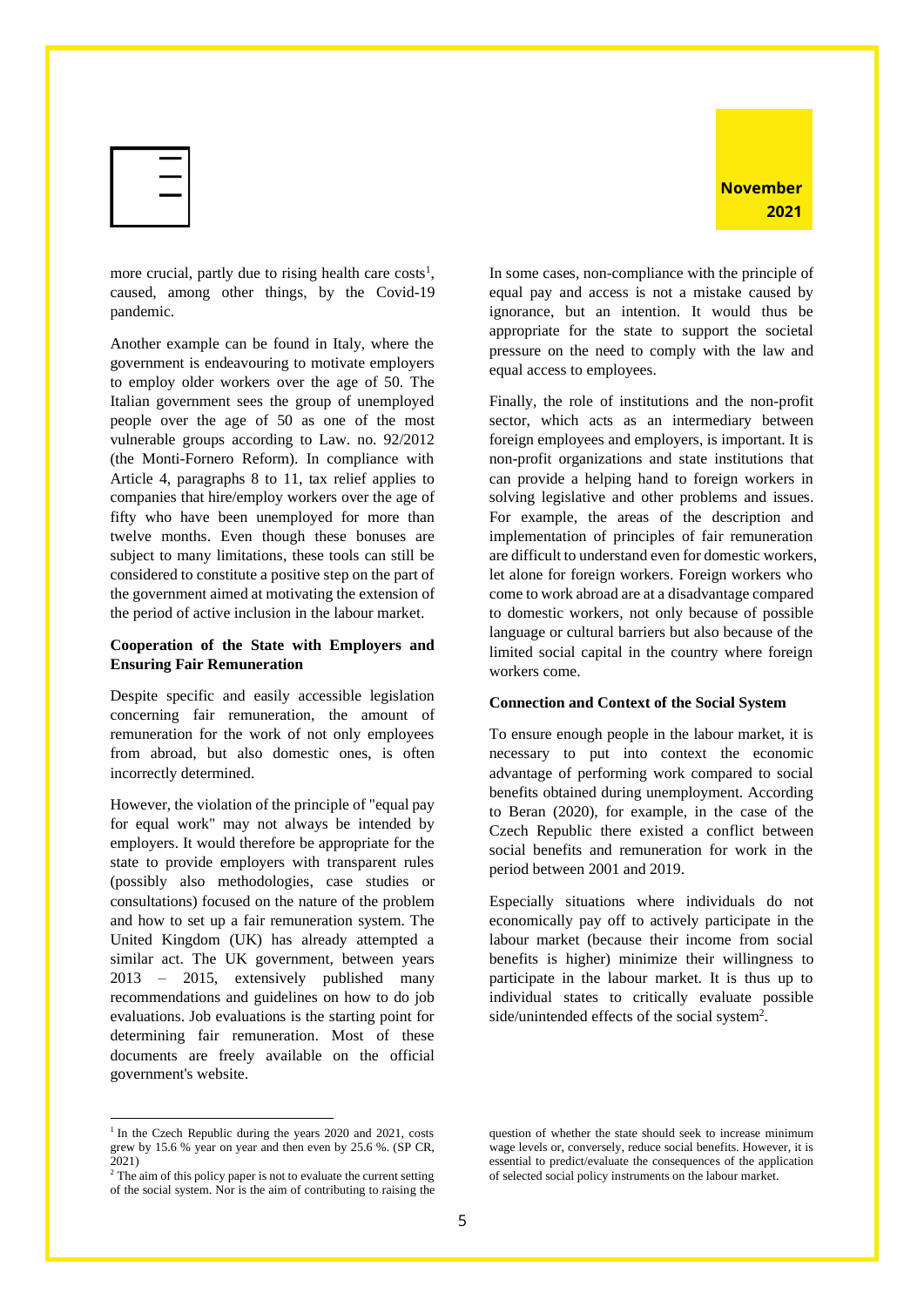



#### **Uniform Approach Across the European Union Labour Market**

Although labour markets differ from one European Union country to another, and each labour market has different characteristics, it is appropriate from the European Union's point of view to show a certain uniformity in the approach to labour migration.

### <span id="page-7-0"></span>Conclusion

The aim of the policy paper was not only to point out current problems in the labour market but above all to define recommendations that would help to stabilize the labour market so as to satisfy all stakeholders (employees, employers, government).

**The long-term sustainability of the labour market lies in understanding the complexity of the labour market**. There is no simple recipe for securing the long-term sustainability of the labour market. To achieve a long-term sustainable labour market, the role and active involvement of all stakeholders is necessary: not only employees, employers, and the state, but also non-profit organizations and society in general. All stakeholders must accept the fact that some labour market challenges will remain in place in the coming years/decades (for instance, labour shortages due to the demographic development of society).

The issue of labour migration became very important not only for companies and producers but also for states. The area of labour migration is fully subject to the so-called state economic interests. On the other hand, what remains rather in the background is another state interest which tends to be associated with foreigners: hope regarding ensuring the demographic balance of the advanced Western societies (Čižinský, 2014).

Finally, it seems to be very useful to highlight that "labour" migrants cannot be reduced to work only. The life of these foreign workers has all other dimensions (relationships, values, etc). The same is true for all employees.

For this reason, the conclusion can be re-emphasized and stated that the long-term sustainability of the labour market lies in taking into account the

complexity of the labour market as well as the consequences of seemingly effective short-term solutions.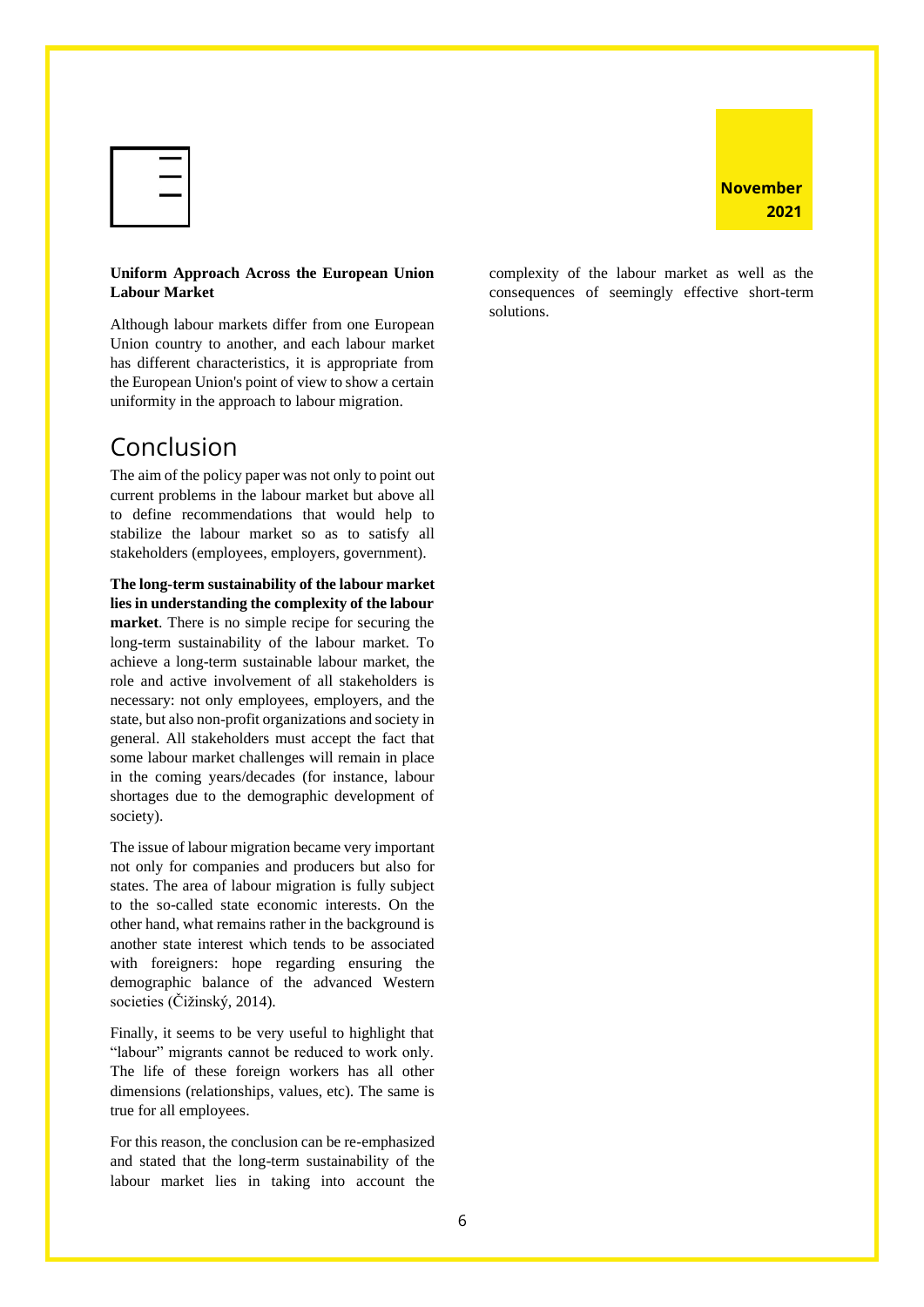| <b>November</b> |      |
|-----------------|------|
|                 | 2021 |

| ł<br>١<br>- |
|-------------|
| ×           |
|             |

### <span id="page-8-0"></span>References

Mihola, Jiří a Petr Wawrosz. Analysis of the share of the extensive and intensive factors on changes of the output on all level of the economy. Discussions on Estonian economic policy: Theory and practice of economic policy. Estonsko, 2013, Vol. 21, No. 1, s. 85-102. ISSN 1736-5597. Available from: https://core.ac.uk/download/pdf/236409197.pdf

Giovanni Gallipoli & Christos Makridis, 2020. "Sectoral Digital Intensity and GDP Growth After a Large Employment Shock: A Simple Extrapolation Exercise," Working Papers 2020-056, Human Capital and Economic Opportunity Working Group.

Elena Jianu & Ramona Pîrvu & Gheorghe Axinte & Ovidiu Toma & Andrei Valentin Cojocaru & Flavia Murtaza, 2021. "EU Labor Market Inequalities and Sustainable Development Goals," Sustainability, MDPI, Open Access Journal, vol. 13(5), pages 1-17, March.

CZSO. Projekce obyvatelstva – Česká republika [online]. [cit. 2021-10-6]. Available from: https://www.czso.cz/staticke/animgraf/projekce\_1950\_2101/index.html?lang=cz

Čižinský, Pavel a et. all. Foreign workers in the labour market in the Czech Republic and in selected European countries. Association for Integration and Migration Organization for Aid to Refugees Multicultural Center Prague, 2014. ISBN 978-80-260-7201-0.

Emilsson, H. A national turn of local integration policy: Multi-level governance dynamics in Denmark and Sweden. Comparative Migration Studies, 3(7), 1–16, 2015.

ISPV. Mzdová sféra ČR - rok 2020 [online]. [cit. 2021-11-12]. Available from: https://www.ispv.cz/cz/Vysledkysetreni/Archiv/2020.aspx

Úřad Práce ČR. Nezaměstnanost zůstala v červenci na 3,7 %, počet uchazečů klesl [online]. 2021 [cit. 2021-10- 8]. Available from: https://www.uradprace.cz/-/nezamestnanost-zustala-v-cervenci

THE SDGS IN ACTION [online]. [cit. 2021-10-7]. Available from: https://www.undp.org/sustainabledevelopment-goals

United Nations. Resolution adopted by the General Assembly on 25 September 2015 - A/RES/70/1: Transforming our world: the 2030 Agenda for Sustainable Development [online]. 2015, 21 October 2015 [cit. 2021-10-7]. Available from: the contract of the contract of the contract of the contract of the contract of the contract of the contract of the contract of the contract of the contract of the contract of the contract of the contract o

https://www.un.org/en/development/desa/population/migration/generalassembly/docs/globalcompact/A\_RES\_70  $_1$ <sub>\_</sub>E.pdf

Government of the Netherlands (2021). Government.nl [online]. [cit. 2021-10-8]. Available from: https://www.government.nl/

*The European Commission support for the production of this publication does not constitute an endorsement of the contents which reflects the views only of the authors, and the Commission cannot be held responsible for any use which may be made of the information contained therein.*



Co-funded by the **Europe for Citizens Programme** of the European Union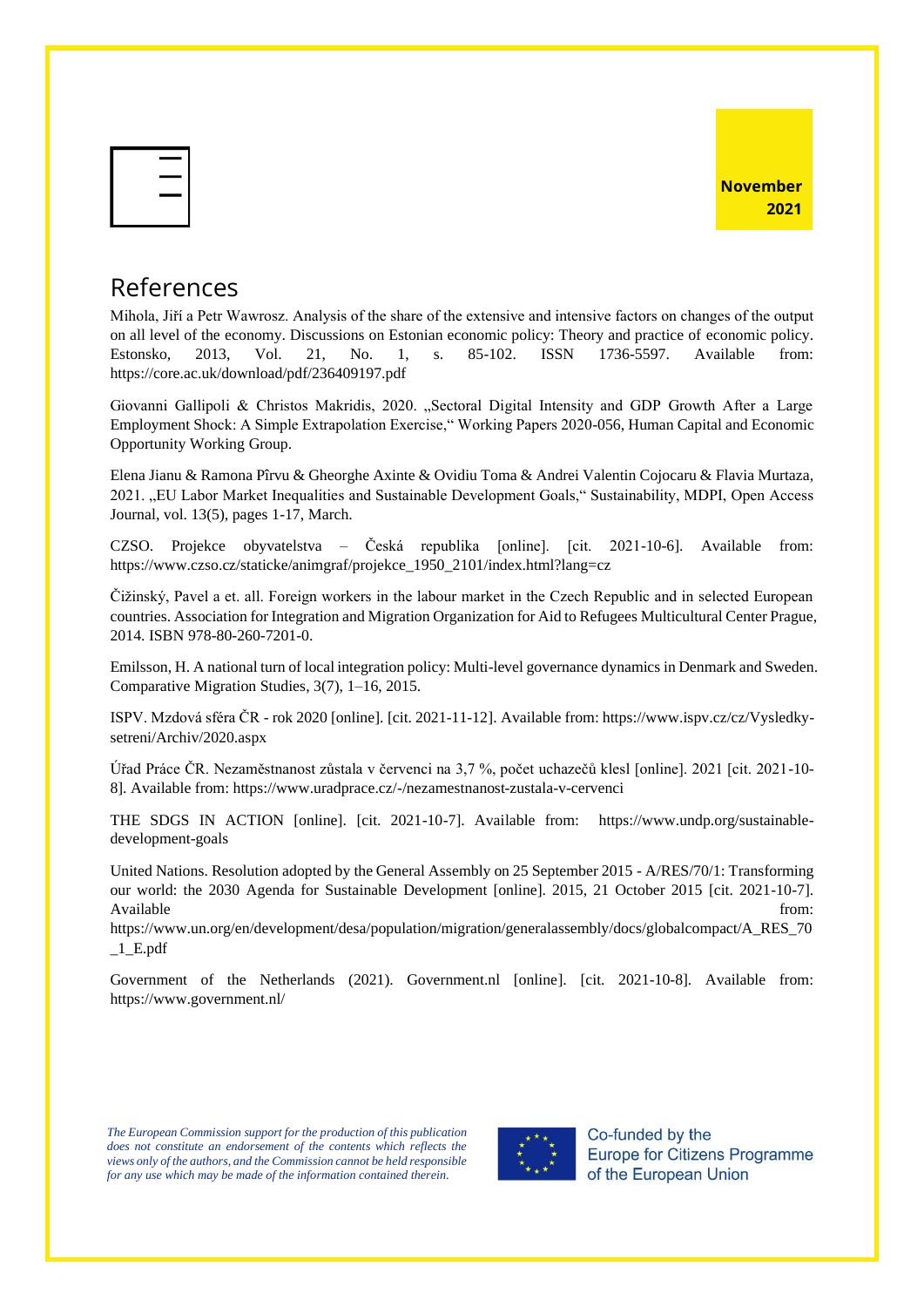| ı      |
|--------|
| $\sim$ |
| ٦      |
|        |



Schebelle Danica, Jan Kubát, Pavel Bareš - Praha: VÚPSV, v. v. i., 2020. Qualified Employee Programme (formerly Ukraine Programme) in the Reflection of Members of the Confederation of Employers' and Entrepreneurs' Unions of the Czech Republic. 81 p. ISBN 978-80-7416-398-2

Sirovátko, Tomáš and Ivana Šimíková. Politika zaměstnanosti a další opatření na trhu práce v dlouhodobé perspektivě a v průběhu krize. Praha: VÚPSV, 2013. ISBN 978-80-7416-114-8.

State Labor Inspection Office. Program kontrolních akcí Státního úřadu inspekce práce na rok 2021 [online]. 2020 [cit. 2021-11-12]. Available from: http://www.suip.cz/\_files/suip-4bdb7d323b13d47cc8ca89393c6e68f8/rocniprogram-kontrolnich-akci-suip-na-rok-2021.pdf

SP ČR. V roce 2024 hrozí zdravotnictví deficit až 76 miliard. [online]. 14.9.2021 [cit. 2021-11-12]. Available from: https://www.spcr.cz/pro-media/tiskove-zpravy/14824-v-roce-2024-hrozi-zdravotnictvi-deficit-az-76 miliard

Beran Vlastimil. Demotivative Effect of Social on the Labor Supply of Low-Skilled Workers. In: Proceedings of the International Scientific Conference ECONOMIC AND SOCIAL POLICY / Veronika NÁLEPOVÁ, Natalie UHROVÁ. - Ostrava : Vysoká škola PRIGO, 2020. - ISBN 978-80-87291-27-6. - s. 1-13p.

*The European Commission support for the production of this publication does not constitute an endorsement of the contents which reflects the views only of the authors, and the Commission cannot be held responsible for any use which may be made of the information contained therein.*



Co-funded by the **Europe for Citizens Programme** of the European Union